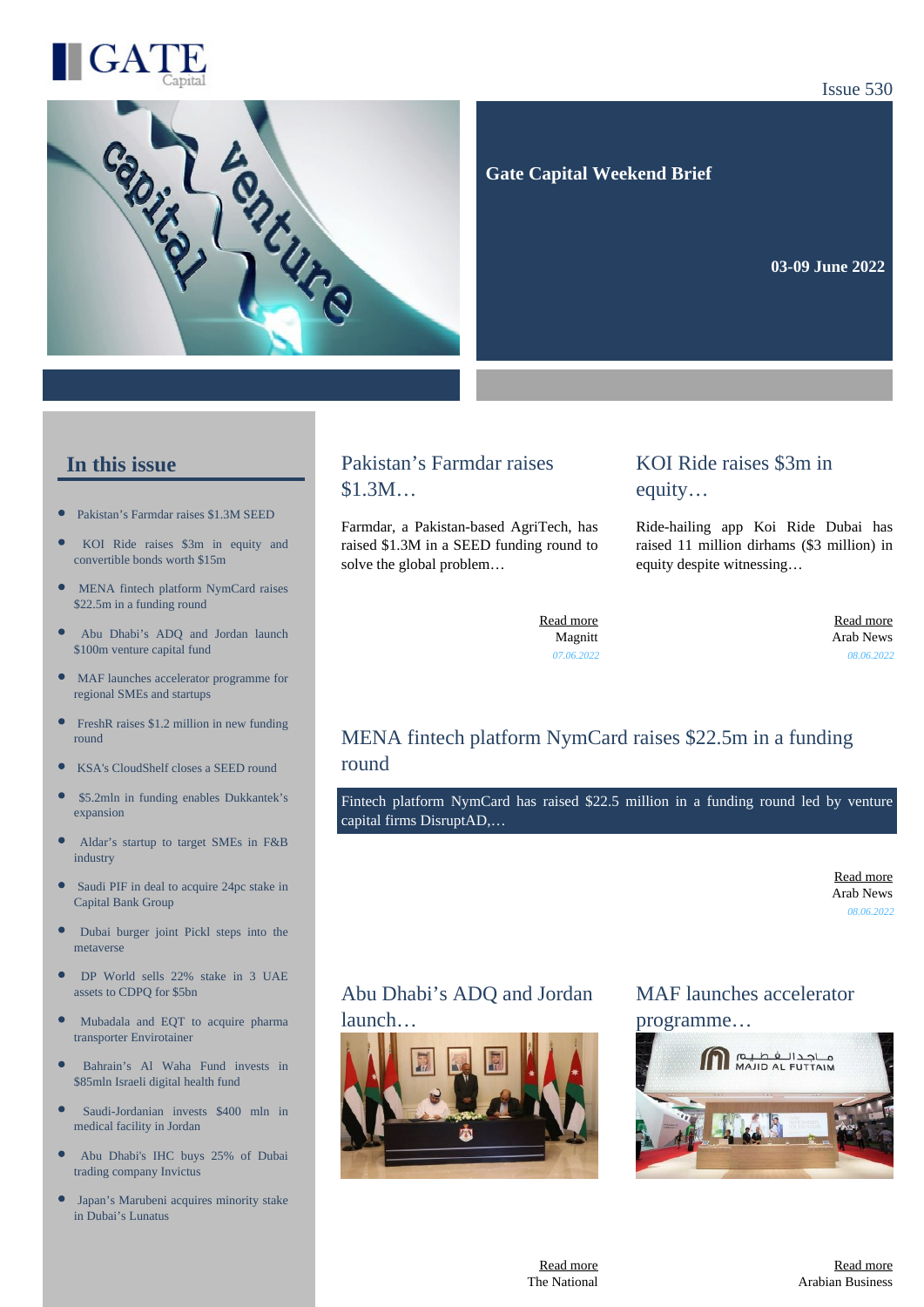[Read more](https://gatecapital.net/back_office/newsletters/tracking/6012/672) Zawya *07.06.2022*  [Read more](https://gatecapital.net/back_office/newsletters/tracking/6013/672) Zawya *06.06.2022*

 Fish and meat distribution startup FreshR has raised USD 1.2 million (Rs 9.33 crore) in a funding round led by Axilor Ventures and 1crowd, a release said on Thursday. FreshR would use the fresh funding to grow and expand its geographical footprint.

# KSA's CloudShelf closes a SEED round

 KSA-based cloud store company CloudShelf has closed a SEED round led by SEEDRA Ventures with participation from angel investors. Cloud Shelf was founded in 2021 by Ibrahim Alsegayyir, Badr Al Mazeed, and Abdullah Al Arini. The company specializes in providing order management solutions for electronic stores, delivery points and technical solutions

 [Read more](https://gatecapital.net/back_office/newsletters/tracking/6026/672) Business Standard *09.06.2022*

#### Aldar's startup to target SMEs in F&B…

 Aldar Properties announced on Tuesday the launch of the third edition of its startup incubator programme – Manassah 3.0 – aimed at cultivating entrepreneurial talent and advancing retail concepts in the UAE.

DP World sells 22% stake in 3

DP World, one of the world's largest marine terminal operators, and CDPQ, a global investment group, announced today (June 6) that the latter will make an investment of \$5 billion in three of DP World's flagship UAE assets for a minority

UAE assets…

stake.

# Saudi PIF in deal to acquire 24pc stake…

 Saudi Arabia's sovereign wealth fund The Public Investment Fund (PIF) has announced the signing of a subscription agreement with Capital Bank Group, one of the largest banking groups in Jordan, Iraq and the Mena region.

Mubadala and EQT to acquire

 Abu Dhabi sovereign investor Mubadala Investment Company and private equity firm EQT are set to acquire Envirotainer, a Swedish biophama transport services provider, from Cinven and Novo Holdings.

pharma transporter…

# Dubai burger joint Pickl steps into the…

 Dubai's popular burger joint Pickl is the latest to venture into the metaverse, announcing that it will soon open a virtual restaurant.

 [Read more](https://gatecapital.net/back_office/newsletters/tracking/6027/672) Arabian Business *06.06.2022*

 [Read more](https://gatecapital.net/back_office/newsletters/tracking/6010/672) Trade Arabia *06.06.2022*

> Bahrain's Al Waha Fund invests in \$85mln…

 Bahrain's \$100 million Al Waha Fund of Funds is investing in a US-focused \$85 million digital health fund as it looks to tap into the growing American healthcare market.

 [Read more](https://gatecapital.net/back_office/newsletters/tracking/6023/672) Magnitt *03.06.2022*

# \$5.2mln in funding enables Dukkantek's…

 In response to the increase in demand, and after a recent influx of \$5.2 million in funding, Dukkantek, the UAE's first revolutionary store management platform, has officially announced its expansion into six additional markets; Kuwait, Qatar, Bahrain, Saudi Arabia, Oman, and Turkey.

> [Read more](https://gatecapital.net/back_office/newsletters/tracking/6019/672) Zawya *09.06.2022*

 [Read more](https://gatecapital.net/back_office/newsletters/tracking/6028/672) Arabian Business *09.06.2022*